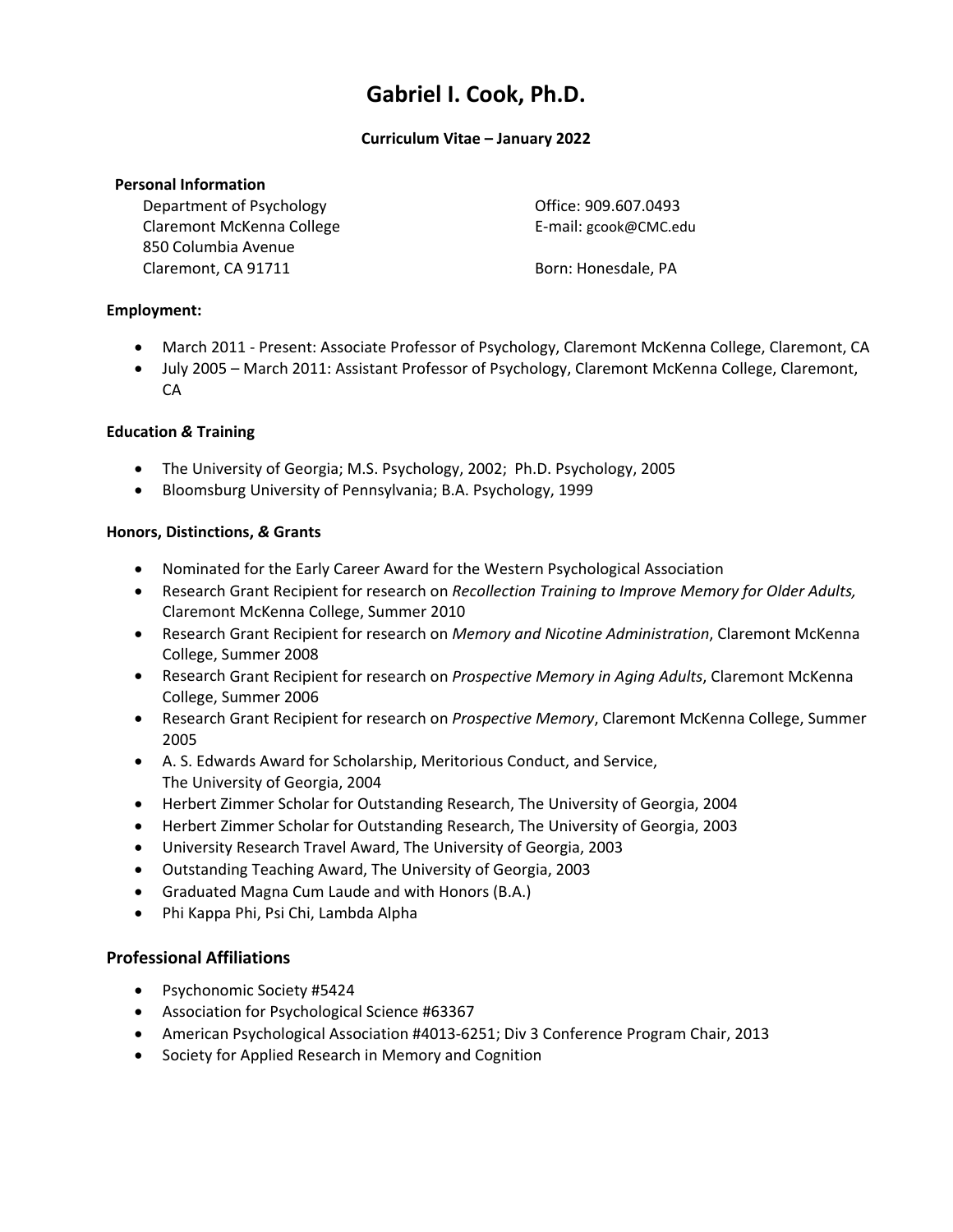# **Editorial Activity**

- Review Editor, *Frontiers in Human Neuroscience,* March 2018 Present; Editor: Matthias Kliegel
- Consulting Editor, *Journal of Experimental Psychology: Learning, Memory & Cognition*, 2012 Present; Editor: Aaron S. Benjamin
- Consulting Editor, *Journal of Experimental Psychology: Learning, Memory & Cognition*, 2010 2012; Editor: Randi C. Martin
- Consulting Editor, *Memory & Cognition*, 2007 2008; Editor: Brian H. Ross
- Ad hoc reviewer, *Journal of Experimental Psychology: Applied*, 2014 present
- Ad hoc reviewer, *Journal of Gerontology: Psychological Sciences*, 2010 present
- Ad hoc reviewer, *Applied Cognitive Psychology,* 2005 2008; 2013 ‐ 2016
- Ad hoc reviewer, *Memory & Cognition*, 2012‐2019; 2011; 2005 2006
- Ad hoc reviewer, *Memory,* 2006 ‐ 2012
- Ad hoc reviewer, *Quarterly Journal of Experimental Psychology,* 2011 ‐ 2015
- Ad hoc reviewer, *Consciousness and Cognition,* 2011‐2014
- Ad hoc reviewer, *Journal of Experimental Psychology: Learning, Memory & Cognition*, 2007–2009
- Ad hoc reviewer, *Cognition and Emotion,* 2009
- Ad hoc reviewer, *Neuroscience Letters,* 2008
- Ad hoc reviewer, *Psychonomic Bulletin & Review*, 2006 2008
- Ad hoc reviewer, *Brain and Cognition,* 2007

#### **College** *&* **University Service**

- *Claremont McKenna College*
	- o APT (2016, Fall 2019 Present)
	- o Curriculum Committee (Fall 2020 Present); and Interdisciplinary Studies subcommittee
	- o Academic Standards Committee (Fall 2006 Summer 2008; Fall 2016 ‐ Present)
	- o College Conduct Board (Fall 2017 ‐ 2019)
	- o Computer Science Committee (Fall 2016 2015)
	- o Data Science Committee (Fall 2016 Fall 2017)
	- o Faculty Advisor for Spike‐Ball (Fall 2016 2018)
	- o Institutional Review Board (Fall 2013 Spring 2015)
	- o Inauguration Essay Competition Committee (Fall 2013 Spring 2014)
	- o Teaching Resource Committee (Fall 2012 Spring 2013)
	- o Athletic Committee (Spring 2012)
	- o Student Recruitment Committee (Fall 2009 Summer 2011)
	- o Judicial Board (Fall 2009 Summer 2011)
	- o Administration Committee (Fall 2007 Summer 2009)
	- o Student Recruitment Committee (Fall 2007 Fall 2008)
	- o Psychology Department Research Participation Pool Coordinator(Fall 2005 Present)
	- o McKenna Scholar's Weekend Interviews (Spring 2007, 2008, 2009)
	- o On‐Campus Day Workshops (Spring *&* Fall 2006, 2007; Spring, 2008; Spring *&* Fall 2009; Spring *&* Fall 2010)
	- o Survey and Analysis Consultant, Student Technology Services (Fall 2007 Fall 2008)
	- o Senior Huntoon Teaching Award Subcommittee (Spring 2008, Spring 2009)
	- o Undergraduate Advising; Honor's Thesis Advising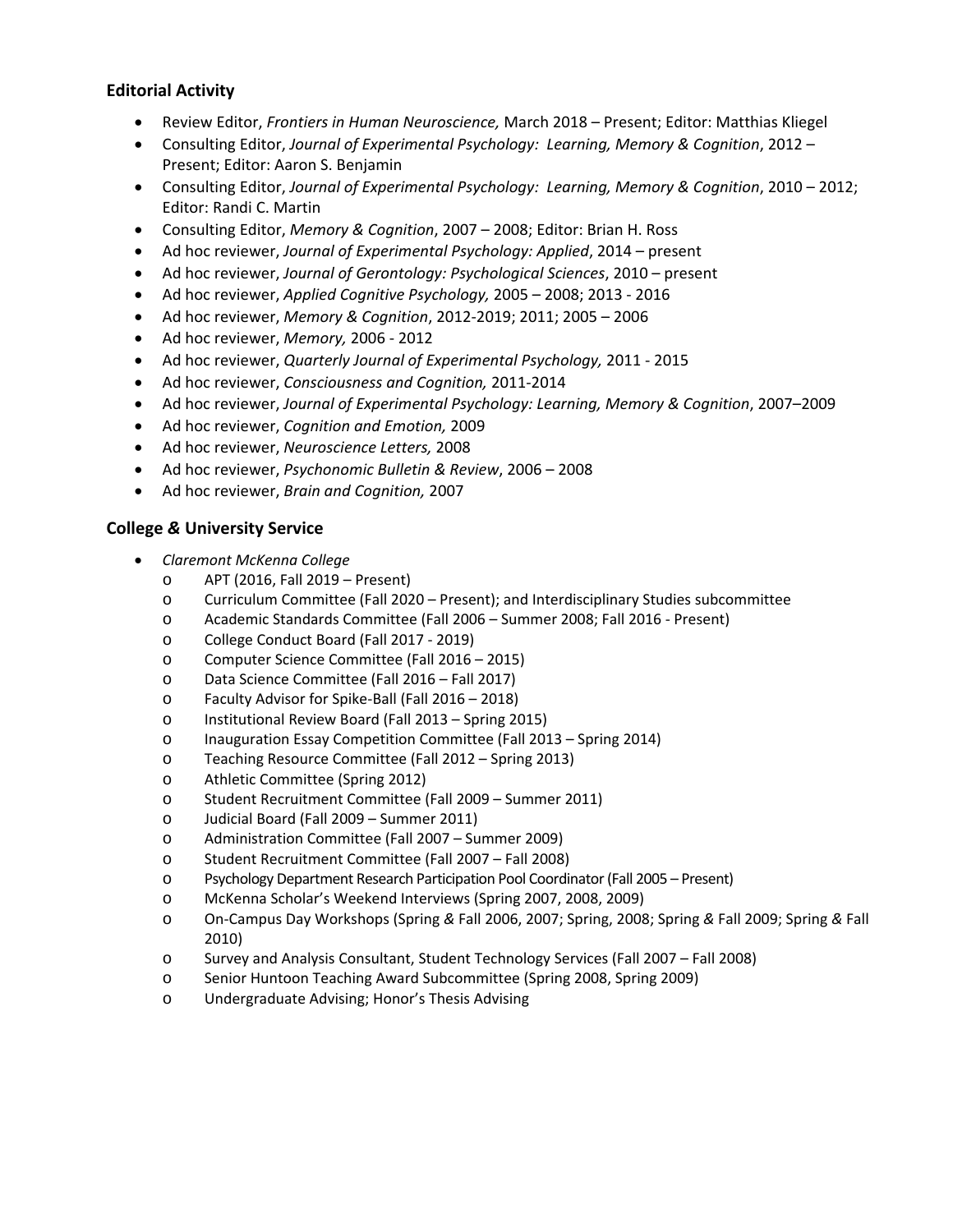# **Coursed Taught**

- Introduction to Psychology
- Cognitive Psychology
- Statistics in Psychological Research (undergraduate core)
- Seminar on Decision Making *&* Memory
- **•** Seminar on Remembering & Forgetting
- Research Methods (undergraduate core)

# **Research Interests**

- Cognitive mechanisms of prospective memory
- Decision criteria in source memory
- Financial incentives; emotional influences on memory

# **Book Chapters:**

- Marsh, R. L., Hicks, J. L., *&* Cook, G. I. (2008). On beginning to understand the role of context in prospective memory. In M. Kliegel, M. A. McDaniel, and G. O. Einstein (Eds.). *Prospective memory: Cognitive, neuroscience, developmental, and applied perspectives*. New York: Lawrence Earlbaum Associates.
- Marsh, R. L., Cook, G. I., *&* Hicks, J. L. (2006). An analysis of prospective memory. In B. H. Ross (Ed.) *The Psychology of Learning and Motivation*. Vol. 46. (pp. 115‐153) San Diego: Elsevier Academic Press.

# **Refereed Publications:**

- 35 Krauss, D., Cook, G. I., Song, E., & Umanath, S. (in press). Changing the public's crime control theater attitudes. Psychology, Public Policy, and Law.
	- Krauss, D., Cook, G. I., Song, E., & Umanath, S. (2021). The public's perception of crime control theater laws: It's complicated. Psychology, Public Policy, and Law. http://dx.doi.org/10.1037/law0000302
	- Krauss, D., Cook, G. I., & Klapatch, L. (2018). Risk assessment communication difficulties: An empirical examination of the effects of categorical versus probabilistic risk communication in sexually violent predator decisions. *Behavioral Sciences and the Law*, 36, 532–553. https://doi.org/10.1002/bsl.2379
	- Cook, G. I., Rummel, J., *&* Dummel, S. (2015). Toward an understanding of motivational influences on prospective memory using value‐added intentions. *Frontiers in Human Neuroscience*. doi: 10.3389/fnhum.2015.00278
	- Meeks, J. T., Knight, J. B., Brewer, G. A., Cook, G. I., *&* Marsh, R. L. (2014). Investigating the subjective reports of rejection processes in the word frequency mirror effect. *Consciousness and Cognition, 24,* 57 ‐ 69. DOI: 10.1016/j.concog.2013.12.007
	- Cook, G. I., Meeks, J. T., Clark‐Foos, A., Merritt, P. S., *&* Marsh, R. L. (2014). The role of interruptions and contextual associations in delayed‐execute prospective memory. *Applied Cognitive Psychology, 28, 91 ‐ 103.* DOI: 10.1002/acp.2960
- 30 Merritt, P. S., Cook, G. I., Wang, M., Schnarrs, P., *&* Jack, S. (2013). Can a gay man play it straight? How being 'out' influences perceptions of masculinity and performance appraisal. *Psychology of Popular Media Culture, 2,* 150‐160. DOI:10.1037/a0030957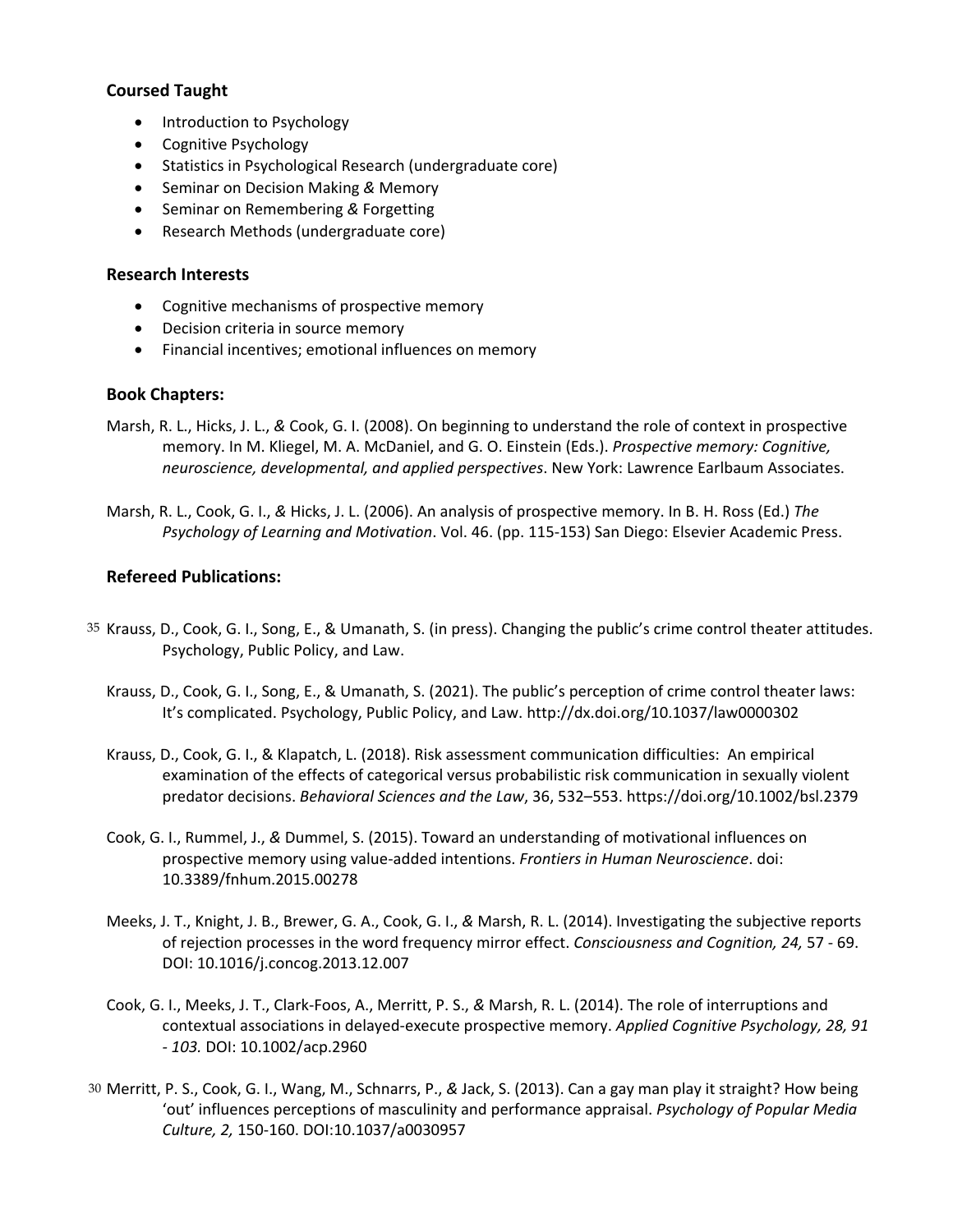- Merritt, P. S., Cobb, A. R., *&* Cook, G. I. (2012). Gender differences in the cognitive effects of tobacco abstinence: A pilot study. *Experimental and Clinical Psychopharmacology, 258 ‐ 263.*
- Chiu, W. B., Tworek, H. A., Cook, G. I., *&* Wilson, M. F. (2011). Study of spectral analysis of the resting ECG for ischemia classification. *Cardiology Journal, 18,* 589.
- Knight, J. B., Meeks, J. T, Marsh, R. L., Cook, G. I., Brewer, G. A., *&* Hicks, J. L. (2011). An observation on the spontaneous noticing of prospective memory event‐based cues. *Journal of Experimental Psychology: Learning, Memory, and Cognition, 37,* 298 – 307.
- Brewer, G. A., Marsh, R. L., Hicks, J. L., Meeks, J. T., *&* Cook, G. I. (2010). A comparison of activity‐based to event‐based prospective memory. *Applied Cognitive Psychology*, *25,* 632 – 640.
- 25 Marsh, R. L., Brewer, G. A., Jameson, J. P., Cook, G. I., Amir, N., *&* Hicks, J. L. (2009). Threat‐related processing supports prospective memory retrieval for people with obsessive tendencies. *Memory, 17,* 679 – 686.
	- Marsh, R. L., Meeks, J. T., Cook, G. I., Clark‐Foos, A., *&* Hicks, J. L. (2009). Retrieval Constraints on the front end create differences in recollection on a subsequent test. *Journal of Memory and Language, 61,* 470 – 479.
	- Clark‐Foos, A., Brewer, G., Marsh, R. L., Meeks, J. T., *&* Cook, G. I. (2009). The valence of event‐based prospective memory cues or the context in which they occur affects their detection. *American Journal of Psychology, 122,* 89 – 97.
	- Cook, G. I., Hicks, J. L., *&* Marsh, R. L. (2007). Source monitoring is not always enhanced for valenced material. *Memory & Cognition, 35,* 222 – 230.
	- Cook G. I., Marsh, R. L., Clark‐Foos, A. G., *&* J. T., Marsh, R. L. (2007). Learning is impaired by activated intentions. *Psychonomic Bulletin & Review, 14*, 101 ‐ 106.
- 20 Marsh, R. L., Cook G. I., Meeks, Clark‐Foos, A., *&* J. T., Hicks, J. L. (2007). Memory for intention‐related material presented in a to‐be‐ignored channel. *Memory & Cognition.*, *35,* 1197 ‐ 1204.
	- Marsh, R. L., Hicks, J. L., Cook, G. I., *&* Mayhorn, C. (2007). Comparing older and younger adults in an event‐ based prospective memory paradigm containing an output monitoring component. *Aging, Neuropsychology, & Cognition, 14,* 168 ‐ 188.
	- Marsh, R. L., Cook, G. I., *&* Hicks, J. L. (2006). Task interference from event‐based intentions can be material specific. *Memory & Cognition, 34,* 1636 ‐ 1643*.*
	- Marsh, R. L., Cook, G. I., *&* Hicks, J. L. (2006). The effect of context variability on source memory. *Memory & Cognition, 34,* 1578 ‐ 1586.
	- Cook G. I., Marsh, R. L., Hicks, J. L., *&* Martin, B. A. (2006). Fan effects in prospective memory. *Memory, 14,* 890 ‐ 900*.*
- 15 Cook, G. I., Marsh, R. L., *&* Hicks, J. L. (2006). Source memory in the absence of successful cued recall. *Journal of Experimental Psychology: Learning, Memory, and Cognition,* 828 – 835*.*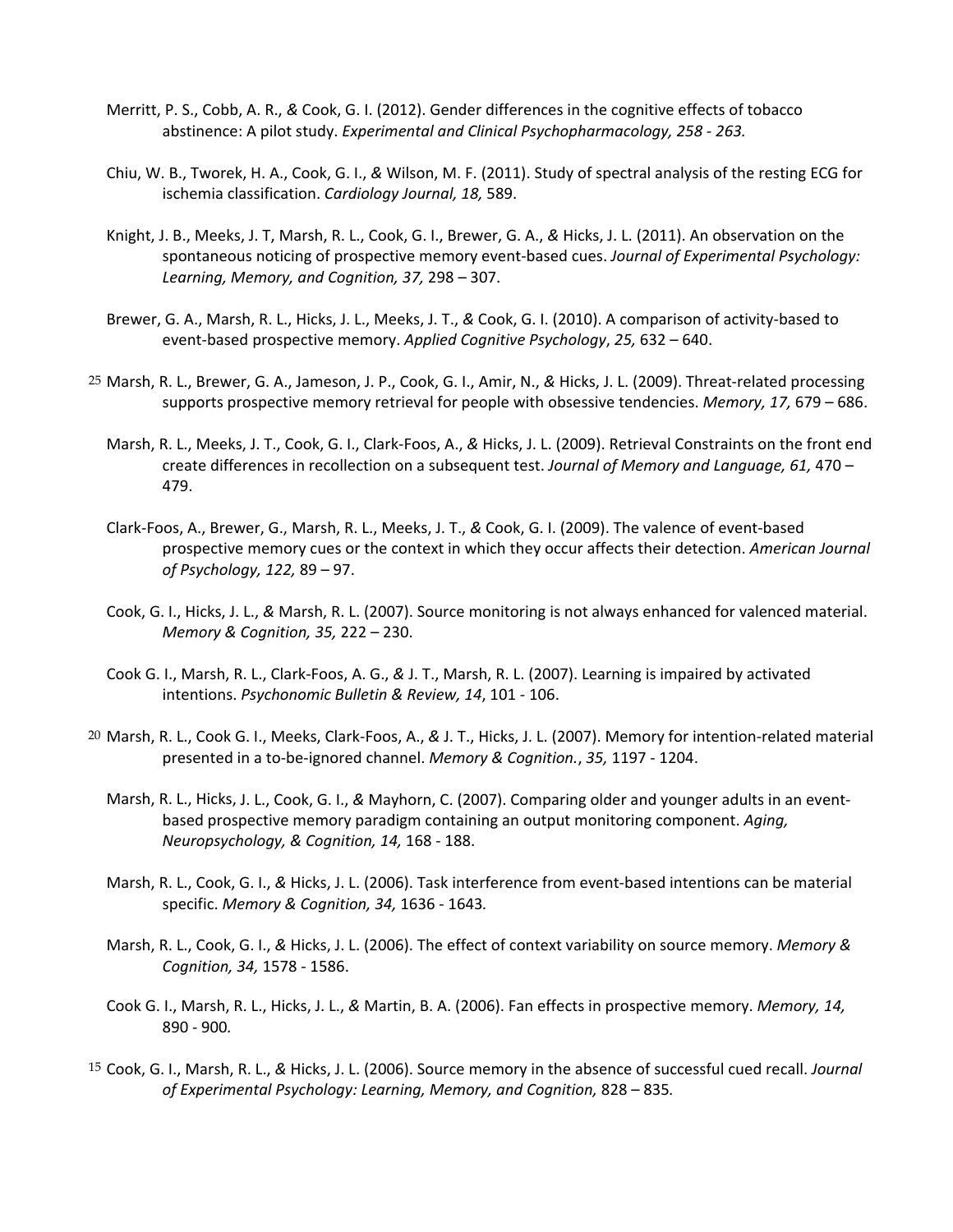- Marsh, R. L., Meeks, J. T., Hicks, J. L., Cook G. I., *&* Clark‐Foos, A. (2006). Concreteness and item‐to‐list context associations in free recall of items differing in context variability. *Journal of Experimental Psychology: Learning, Memory, and Cognition, 32*, 1424 ‐ 1430.
- Starns, J. J., Cook, G. I., Hicks, J. L., *&* Marsh, R. L. (2006). On rejecting emotional lures created by phonological neighborhood activation. *Journal of Experimental Psychology: Learning, Memory, and Cognition, 32,* 847 ‐ 853*.*
- Marsh, R. L., Hicks, J. L., *&* Cook, G. I. (2006). Task interference from prospective memories covaries with contextual associations of fulfilling them. *Memory & Cognition*, 3*4*, 1037 ‐ 1045.
- Marsh, R. L., Cook, G. I., *&* Hicks, J. L. (2006). Gender and orientation stereotypes bias source‐monitoring attributions. *Memory, 14,* 148 ‐ 160*.*
- 10 Cook, G. I., Marsh, R. L., *&* Hicks, J. L. (2006). The role of recollection and familiarity in the context variability mirror effect. *Memory & Cognition, 34,* 240 ‐ 250*.*
	- Cook, G. I., Marsh, R. L., *&* Hicks, J. L. (2005). Revisiting the role of recollection in item versus forced‐choice recognition memory. *Psychonomic Bulletin & Review, 12,* 720 ‐ 725.
	- Cook, G. I., Marsh, R. L., *&* Hicks, J. L. (2005). Associating a time‐based prospective memory task with an expected context can improve or impair intention completion. *Applied Cognitive Psychology, 19,* 345 ‐ 360.
	- Hicks, J. L., Marsh, R. L., *&* Cook, G. I. (2005). An observation on the role of context variability in free recall. *Journal of Experimental Psychology: Learning, Memory, and Cognition, 31*, 1160 ‐ 1164.
	- Hicks, J. L., Marsh, R. L., *&* Cook, G. I. (2005). Task interference in time‐based, event‐based, and dual intention prospective memory conditions. *Journal of Memory and Language, 53*, 430 ‐ 444.
- 5 Hicks, J. L., Cook, G. I., *&* Marsh, R. L. (2005). Detecting event‐based prospective memory cues occurring within and outside of the focus of attention. *American Journal of Psychology, 118,* 1 ‐ 11.
	- Marsh, R. L., Hicks, J. L., *&* Cook, G. I. (2005). On the relationship between effort toward an ongoing task and cue detection in event‐based prospective memory. *Journal of Experimental Psychology: Learning, Memory, and Cognition, 31,* 68 ‐ 75.
	- Marsh, R. L., Hicks, J. L., *&* Cook, G. I. (2004). Focused attention on one contextual attribute does not reduce source memory for a different attribute. *Memory, 12,* 183 ‐ 192*.*
	- Cook, G. I., Marsh, R. L., *&* Hicks, J. L. (2003). Halo and devil effects demonstrate valenced‐based influences on source‐monitoring decisions. *Consciousness & Cognition*, 12, 257 ‐ 278.
- 1 Marsh, R. L., Hicks, J. L., Cook, G. I., Hansen, J. S., *&* Pallos, A. L. (2003). Interference to ongoing activities covaries with the characteristics of an event‐based intention. *Journal of Experimental Psychology: Learning, Memory, and Cognition*, 29, 861 ‐ 870.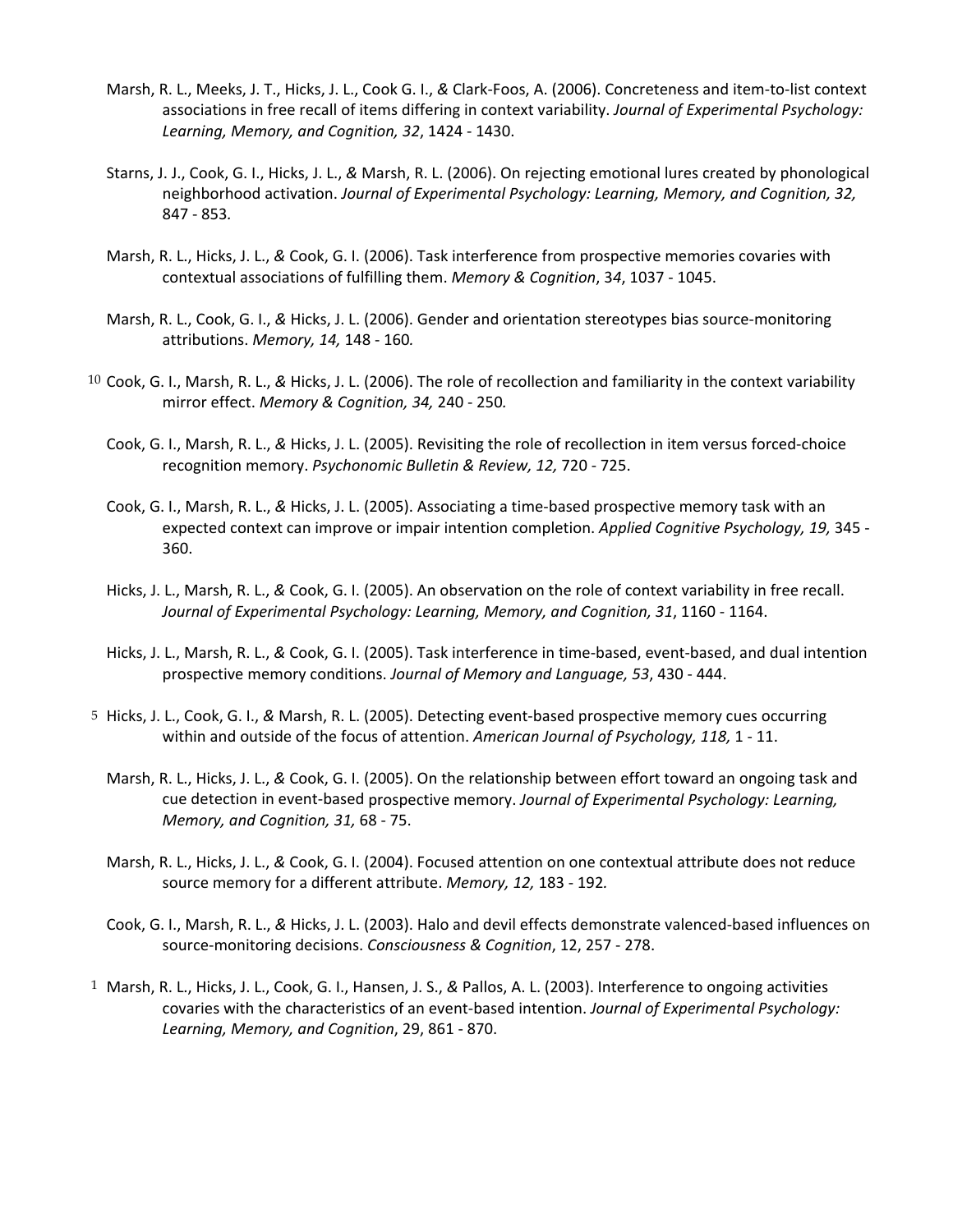#### **Technical Reports:**

Merritt, P., Wang, M., & Cook, G. (2014). Erlebacher's Method for Contrasting the Within and Between‐ Subjects Manipulation of an Independent Variable using R and SPSS. Technical Report M‐1, Clemson, SC. Department of Psychology, Clemson University.

## **Professional Presentations:**

- Cook, G. I., **Spiro**, C., **David**, S., Snijder, J. (2020). Accepted at the Annual Meeting of the American Psychological Association, Division 3.
- Cook, G. I., **Spiro**, C., **David**, S., Snijder, J. (2020). Accepted at the Annual Meeting of the American Psychological Association, Division 3.
- **Spiro**, C. & Cook, G. I. (2020). Investigating Control Processes in a Time‐Based Prospective Memory Task. Accepted at the Annual Meeting of the Western Psychological Association.
- Cook, G. I., Rummel, J., Klapatch, L., **Lopez**, J. & **David**, S. (2018). Examining the role of incentives and cognitive demands on event‐based prospective memory. Presented at the 59th Annual Meeting of the Psychonomic Society, New Orleans, LA.
- Cook, G. I., Klapatch, L., Clark‐Foos, A., **Lopez**, J., & **Weissenfels**, R. (2017). Examining source memory for ambiguous drawings using pure‐ and mixed‐lists of sensical descriptions at encoding. Presented at the 58th Annual Meeting of the Psychonomic Society, Vancouver, British Columbia, Canada.
- Clark‐Foos, A., Urbanik, C., Whitlock, J. S., & Cook, G. I. (2016). Intention Superiority and Cancellation Effects for Participant‐Generated Prospective Memories. Presented at the 57th Annual Meeting of the Psychonomic Society, Boston, MA.
- Cook, G. I., Rummel, J., *&* Dummel, S. (2015). On the relationship between prospective memory and financial gains and losses. Presented at the 56<sup>th</sup> Annual Meeting of the Psychonomic Society, Chicago, IL.
- Rummel, J., Cook, G. I., *&* Dummel, S. (2015). The value of value‐added intentions: Effects of monetary punishments and rewards on prospective memory. Presented at the 14<sup>th</sup> biannual congress of the Swiss Psychological Society.
- Cook, G. I., Merritt, P., & Meeks, J. T. (2015). Unconscious plagiarism in a novel‐generation task is greater when the source of examples is credible. Presented at the 11th Biennial Meeting of the Society for Applied Research in Memory and Cognition, Victoria, British Columbia, Canada.
- Cook, G. I., Meeks, J. T., Clark‐Foos, A., *&* Merritt, P. S., Marsh, R. L. (2014). The role of context and interruptions in delayed execute prospective memory. Presented at the 4<sup>th</sup> Meeting of the International Conference on Prospective Memory, Naples, Italy.
- 30 Cook, G. I., Merritt, P. S., Clark‐Foos, A., Meeks, J. T., *&* Marsh, R. L. (2013). How Context Influences Intentions Formed Before, but Not During Interruptions. Presented at the 54<sup>th</sup> Annual Meeting of the Psychonomic Society, Toronto, Ontario, CA.
	- Cook, G. I., Merritt, P, Lyle, K., *&* **Bennett, B.** (June, 2013). Perceptual Fluency and Valence Influence JOLs and Recall Differently for Pure and Mixed Lists. Presented at the 10<sup>th</sup> Biennial Meeting of the Society for Applied Research in Memory and Cognition, Rotterdam, Netherlands.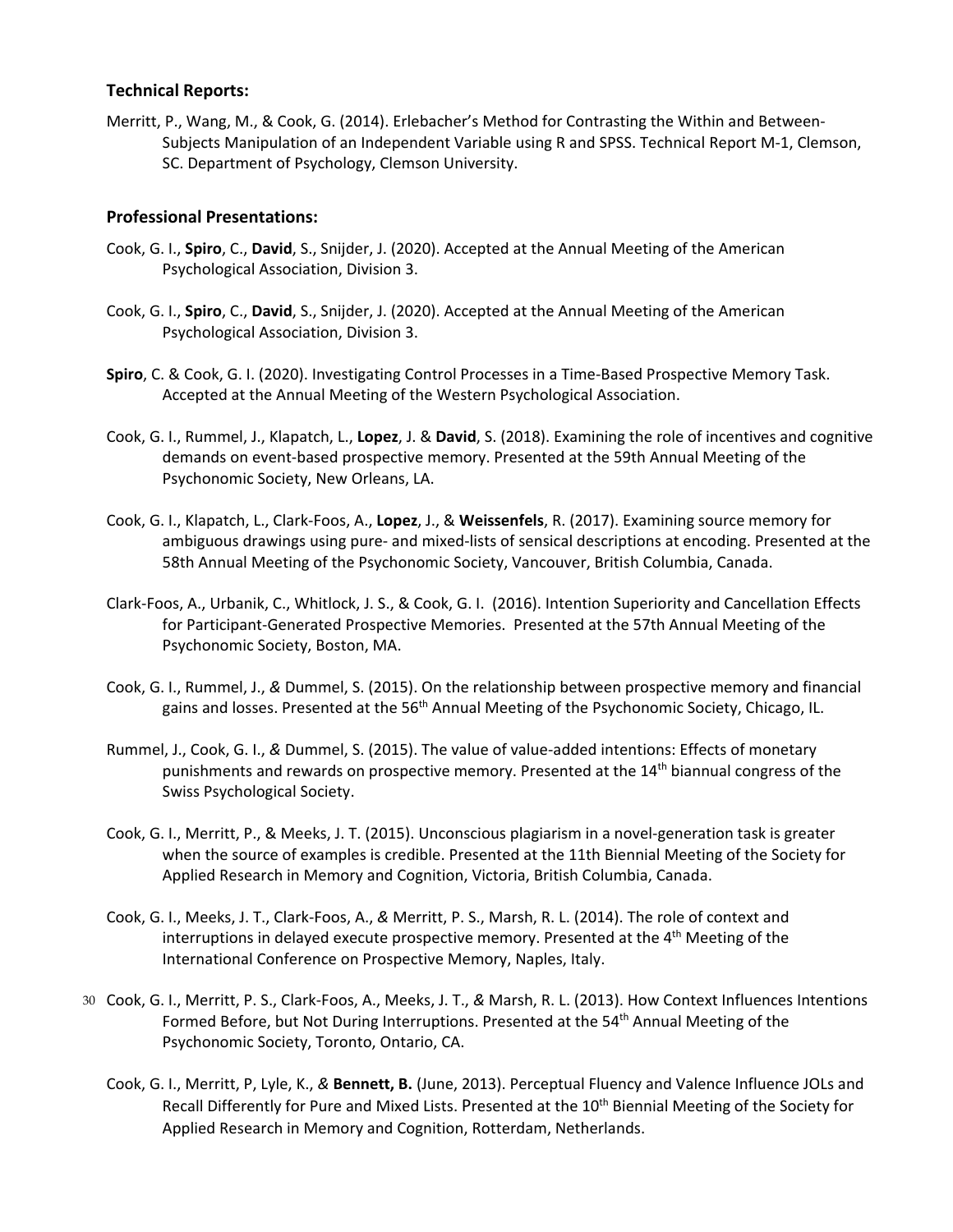- Fung, G. L., Botvinick, E. H., Drew, B. J., Boscardin, W. J., Cook, G. I., Chiu, B., *&* Chiu. W. B. (November , 2012) Detection of stress-induced myocardial ischemia by imaging using novel spectroscopic analysis of preexercise 12‐lead ECG. Presented at the Annual Meeting of American Heart Association Scientific Sessions, Los Angeles, CA.
- Chiu, W. B., Tworek, H. A., Cook, G. I., *&* Wilson, M. F. (2012). Spectroscopic analysis of the resting ECG for the classification of stress‐induced myocardial ischemia by vascular territory. Presented at the 27th Annual Meeting of the International Society for Computerized Electrocardiology, Birmingham, AL.
- Chiu, W. B., *&* Cook, G. I. (2012). Spectroscopic analysis of JTP segment for the classification of type‐2 diabetes. Presented at the 27<sup>th</sup> Annual Meeting of the International Society for Computerized Electrocardiology, Birmingham, AL.
- 25 Cook, G. I., Merritt, P., *&* Lyle, K. B. (November, 2011). Metacognitive Judgments May Influence Source Memory, But Metacognitive Beliefs May Not. Presented at the 52nd Annual Meeting of the Psychonomic Society, Seattle, WA.
	- Stanyar, K., Merritt, P., Sinclair, R., McCubbin, J., *&* Cook, G. (November, 2011). Physical fitness and performance on the ANT and O-Span Tasks: Implications for workplace safety. Presented at the 52<sup>nd</sup> Annual Meeting of the Psychonomic Society, Seattle, WA.
	- Merritt, P., Cook, M., Lynn, D., Cook, G., *&* Jack, S. (May, 2011). Gay is in the Eye of the Beholder: Information Processing and the Perception of Sexual Orientation. Presented at the 23<sup>rd</sup> Annual Convention of the Association for Psychological Science, Washington DC.
	- Wilson, M. F., Chiu, W. B., *&* Cook, G. I. (2011). Study of spectral analysis of the resting ECG for ischemia classification. Presented at the International Congress on Electrocardiology, Kingston, ON, Canada.
	- Cook, G. I., Merritt, P. S., Lyle, K. B., *&* **Rueschenberg, A.** (November, 2010). Size Still Matters: Emotional Valence Contributes To JOLs Without Eliminating The Encoding‐Fluency Effect Caused By Font Size. Presented at the 51<sup>st</sup> Annual Meeting of the Psychonomic Society, St. Louis, MO.
- 20 Meeks, J. T., Cook, G. I., Marsh, R. L., *&* Einstein, G. O. (November, 2009). Attentional‐Allocation Policies Systematically Affect Cue Detection, Cue Interference, and Task Interference. Presented at the 50<sup>th</sup> Annual Meeting of the Psychonomic Society, Boston, MA.
	- Merritt, P., Cobb, A., Moissinac, L., Hirshman, E. *&* Cook, G. (2009). Evidence that episodic memory impairment during tobacco abstinence is independent of attentional mechanisms. *Proceedings of the Society for Research on Nicotine & Tobacco, USA & Europe, 15,* 66.
	- Cook, G. I., Merritt, P, Lyle, K., **Wudka‐Robles, M.,** *&* **Rueschenberg, A.** (July, 2009). Judgments of learning source: How accurate are predictions about learning contextual attributes of an encoding experience? Presented at the 8<sup>th</sup> Biennial Meeting of the Society for Applied Research in Memory and Cognition, Kyoto, Japan.
	- Cook, G. I., **Wudka‐Robles, M.,** *&* **Rueschenberg, A.** (November, 2008). Time‐based prospective memory is influenced by demands placed on the attentional gate. Presented at the 49<sup>th</sup> Annual Meeting of the Psychonomic Society, Chicago, IL.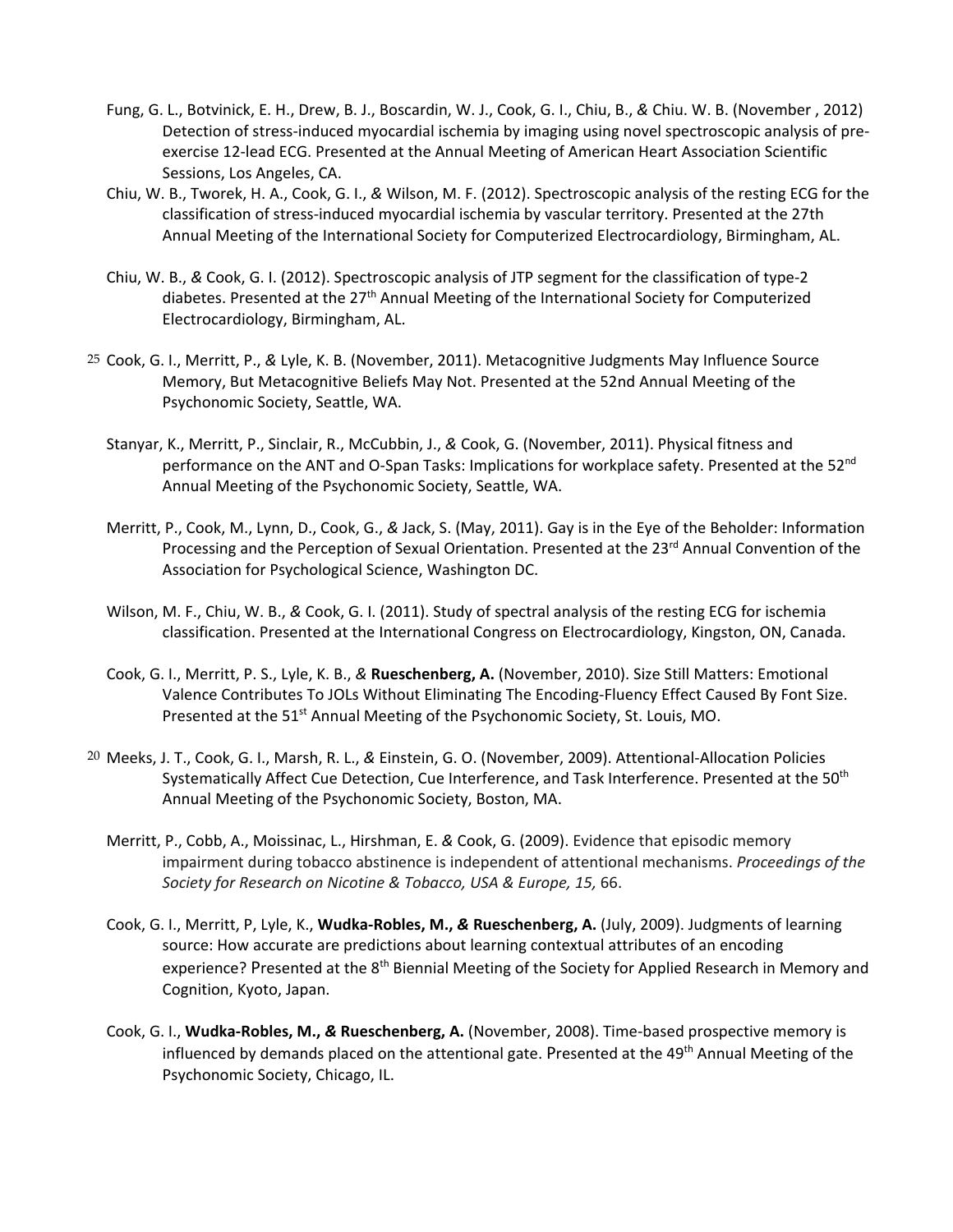- Cook, G. I., **Laygo, A., Feng, F.,** *&* **Rossum, P.** (May, 2008). Does time‐of‐day affect focal and non‐focal intentions in older and younger adults? Presented at the Symposium at the 20<sup>th</sup> Annual Convention of the Association of Psychological Science, Chicago, IL.
- 15 Meeks, J. T., Cook, G. I., Clark‐Foos, A. G., Brewer, G. A., *&* Marsh, R. L., (November, 2007). Careful inspection of memory reduces recognition memory accuracy. Presented at the 48<sup>th</sup> Annual Meeting of the Psychonomic Society, Long Beach, CA.
	- Cook, G. I., Meeks, J. T., Marsh, R. L., *&* Einstein, G. O. (November, 2007). Attentional manipulations affect focal and nonfocal prospective-memory cues differently. Presented at the 48<sup>th</sup> Annual Meeting of the Psychonomic Society, Long Beach, CA.
	- Marsh, R. L., Meeks, J. T., Cook, G. I., Clark‐Foos, A., *&* Hicks, J. L. (November, 2006). Retrieval constraints create differences in recollection. Presented at the 46<sup>th</sup> Annual Meeting of the Psychonomic Society, Houston, TX.
	- Cook, G. I., & Marsh, R. L. (November, 2006). Memory for intention-related material presented in a to-beignored channel. Presented at the 46<sup>th</sup> Annual Meeting of the Psychonomic Society, Houston, TX.
	- Hicks, J. L., Marsh, R. L., *&* Cook, G. I. (May, 2006). Accounting for response bias and criterion setting in the remember-know paradigm. Symposium at the 18<sup>th</sup> Annual Convention of the American Psychological Society, New York.
- 10 Cook, G. I., Marsh, R. L., *&* Hicks, J. L. (November, 2005). Source memory in the absence of successful cued recall. Presented at the 46<sup>th</sup> Annual Meeting of the Psychonomic Society, Toronto, Ontario, Canada.
	- Hicks, J. L., Marsh, R. L., *&* Cook, G. I. (July, 2005). Associating intentions to well‐specified retrieval contexts is helpful in some cases but harmful in others. Talk presented at the 2<sup>nd</sup> International Conference on Prospective Memory, Zurich, Switzerland.
	- Marsh, R. L., Cook, G. I., *&* Hicks, J. L. (November, 2004). Context expectation affects time‐based prospective memory. Presented at the 45<sup>th</sup> Annual Meeting of the Psychonomic Society, Minnesota, MN.
	- Marsh, R. L., Cook, G. I., *&* Hicks, J. L. (November, 2003). General and specific costs to retaining and fulfilling prospective memories. Presented at the 44<sup>th</sup> Annual Meeting of the Psychonomic Society, Vancouver, British Columbia, Canada.
	- Cook, G. I., Marsh, R. L., *&* Hicks, J. L. (May, 2003). How intentions can interfere with ongoing tasks. Presented at the Fifteenth Annual Convention of the American Psychological Society, Atlanta, GA.
- 5 Cook, G. I., Marsh, R. L., *&* Durley, J. R. (June, 2002). Source monitoring is biased by the halo effect. Presented at the Fourteenth Annual convention of the American Psychological Society, New Orleans, LA.
	- Cook, G. I., Durley, J. R., Taylor, R. S., Hancock, T., *&* Marsh, R. L. (March, 2002). Attenuating schema strength in source monitoring. Poster presented at the 25<sup>th</sup> Annual Convention of the Behavioral Sciences, The University of Georgia, Athens, GA.
	- Cook, G. I., Durley, J. R., *&* Marsh, R. L. (February, 2002). Valenced‐based attributions in source monitoring. Presented at the 28<sup>th</sup> Annual North Carolina Cognition Conference, Chapel Hill, NC.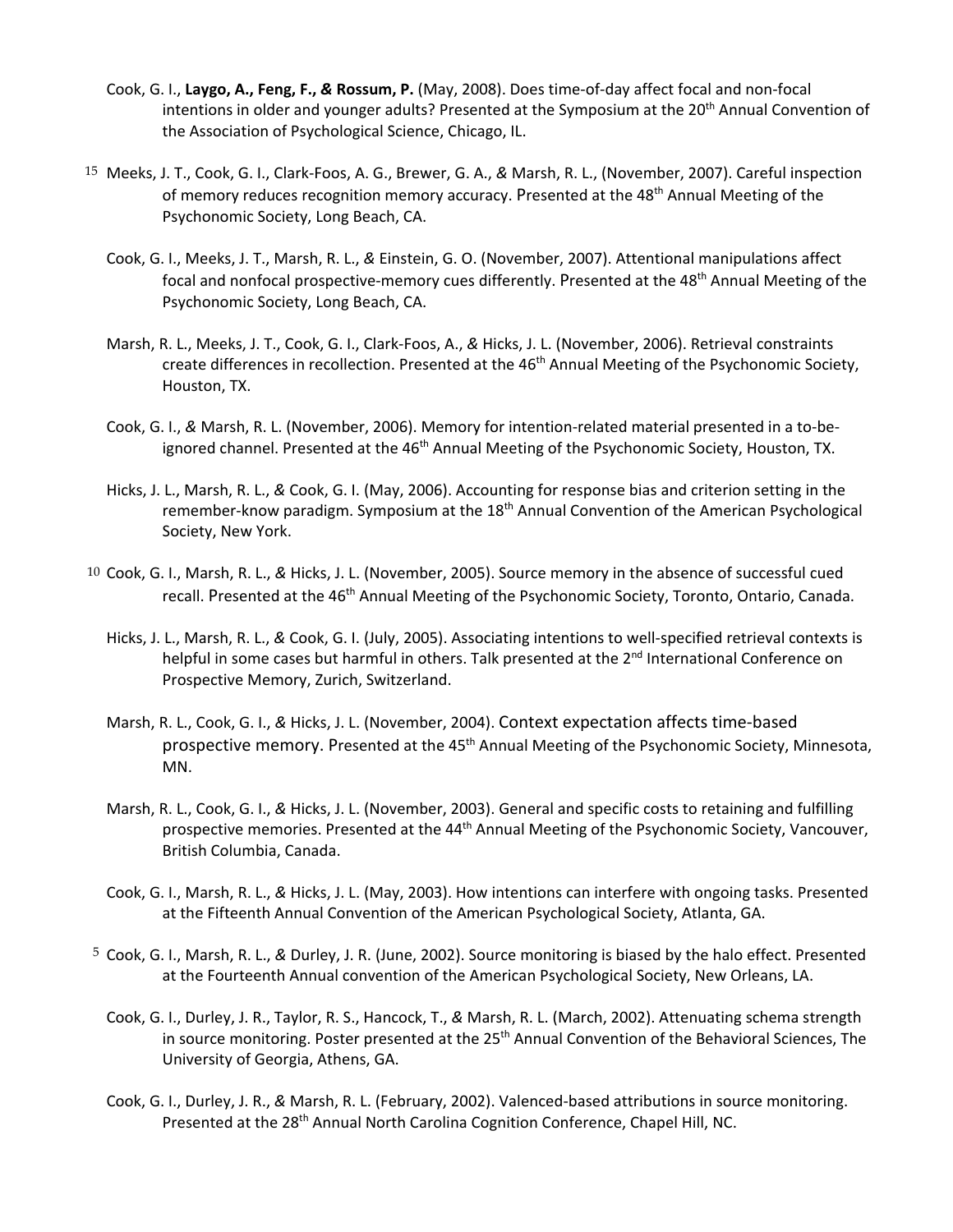- Cook, G. I. *&* Goodie, A. S. (March, 2001). Resolving the paradox between overconfidence and risk aversion using general-knowledge questions. Paper presented at the 24<sup>th</sup> Annual Convention of the Behavioral Sciences, The University of Georgia, Athens, GA.
- $1$  Cook, G. I., (February, 1999). The effects of an ambient olfactory stimulus as a context cue for memory recall. Poster presented at the Annual Meeting of the Eastern Psychological Association, Providence, RI.

#### **Invited Talks and Other Presentations:**

- 15 Cook, G. I. (2019). Do incentives improve prospective memory when attention is impaired? Cognitive-Lunch Lecture Series, The Claremont Graduate University, Claremont, CA.
	- Cook, G. I., Rummel, J., & Klapatch, L. (2018). Investigating the influence of financial incentives on executive control depletion for event‐based prospective memory. Symposium: Theoretical and Applied Advances in Prospective Memory Research, Heidelberg, Germany.
	- Meeks, J. T., Cook, G. I., & Clark‐Foos, A. (May, 2018). The multiple types of human memory and memory errors. The Primary Source: An Interdisciplinary Conference on Memory and Identity. Fontbonne University, St. Louis, MO.
	- Cook, G. I., Merritt, P. S., Lyle, K. S. (November, 2012). Can emotion eliminate the influence of perceptual fluency on judgments of learning? Cognitive‐Lunch Lecture Series, The Claremont Graduate University, Claremont, CA.
	- Cook, G. I. (January, 2010). Attentional‐Allocation Policies Systematically Affect Cue Detection, Cue Interference, and Task Interference for Event‐Based Intentions. University of California – Riverside, Riverside, CA.
- 10 Cook, G. I., *&* Meeks, J. T. (September, 2009). Attentional‐Allocation Policies Affect Prospective Memory, Ongoing‐Task Interference, and Cue Interference. Cognitive‐Lunch Lecture Series, The Claremont Graduate University, Claremont, CA.
	- Cook, G. I., **Wudka‐Robles, M.,** *&* **Rueschenberg, A.** (March, 2008). Is time‐based prospective memory impaired by demands placed on the attentional gate? Cognitive‐Lunch Lecture Series, The Claremont Graduate University, Claremont, CA.
	- Cook, G. I. (October, 2005). How contextual associations in the representation of prospective memories can help and hurt performance. Cognitive-Lunch Lecture Series, The Claremont Graduate University, Claremont, CA.
	- Cook, G. I. (March 2005). The Mutual Influence of Ongoing Activities and Everyday Intentions: A Research Question Broadly Defined. Psi Chi Lecture Series (November, 2003), The University of Georgia.
- <sup>5</sup> Cook, G. I. (April, 2004). Localizing the basis of the context variability mirror effect. Cognitive-Experimental Program Lecture Series, The University of Georgia, Athens, GA.
	- Cook, G. I. (October, 2003). Contextual associations in the representation of prospective memories. Cognitive‐ Experimental Program Lecture Series, The University of Georgia, Athens, GA.